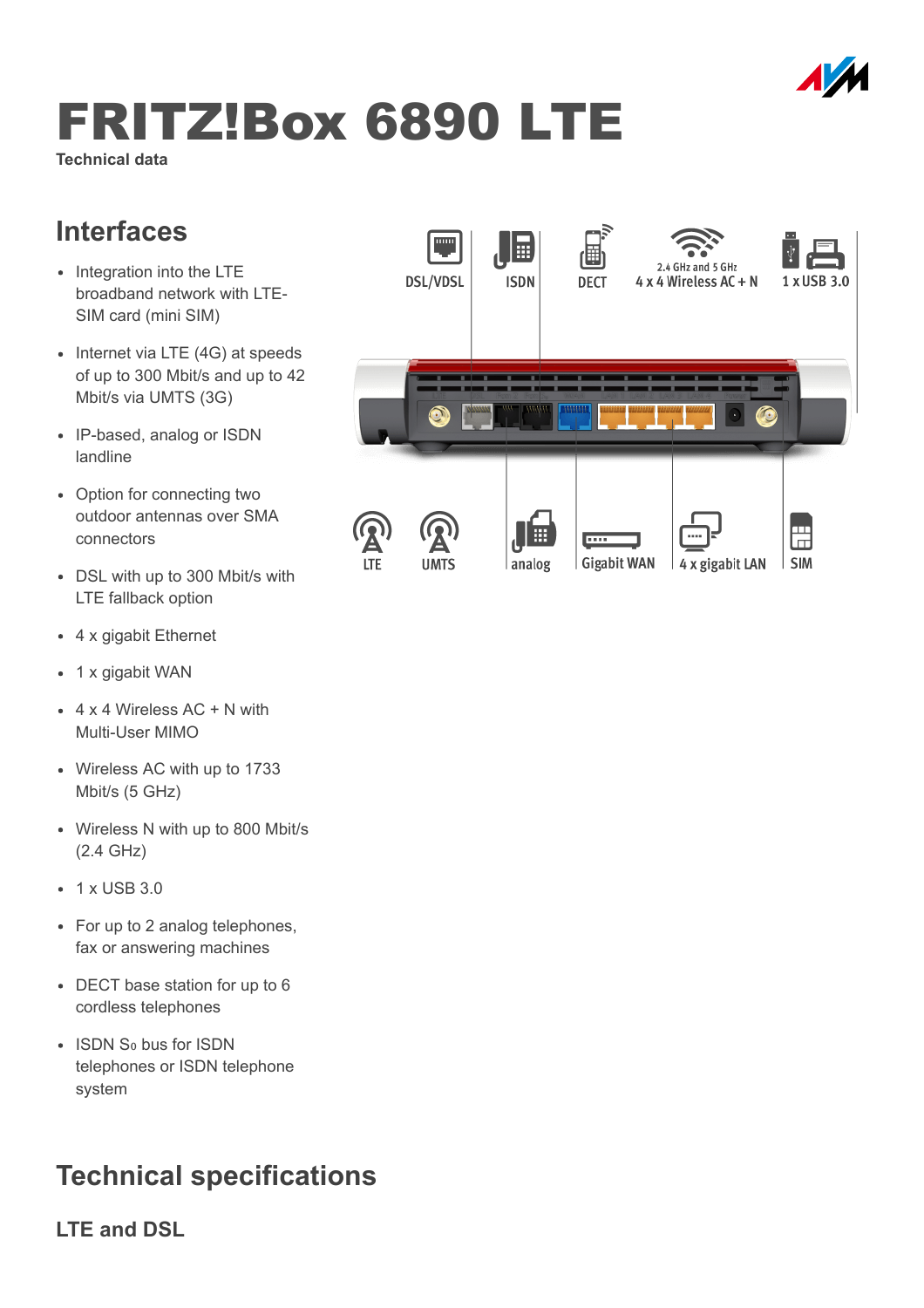- Category 6 LTE modem (FDD) with up to 300 Mbit/s on the Internet
- Via UMTS/HSPA (3G) up to 24 Mbit/s
- Multi-band support: 5 LTE and 2 UMTS frequencies (LTE: bands 1, 3, 7, 8 and 20; UMTS: bands 1 and 8)
- Option to connect outdoor antennas
- Integrated DSL modem for all VDSL or DSL lines up to 300 Mbit/s
- DSL operation with optional automatic fallback to the mobile network connection
- Compatible with Annex-J lines from Deutsche Telekom

#### Internet

- LTE router with firewall/NAT, DHCP server, DynDNS client, UPnP
- Stateful Packet Inspection Firewall with port sharing for secure web surfing
- Supports the IPv4 and IPv6 web protocol
- Secure remote access over the Internet with VPN (IPSec)
- Parental controls with time budget, blacklist and whitelist
- Remote maintenance via https

#### Wireless LAN

- Wireless AC (up to 1733 Mbit/s gross, 5 GHz) and N (up to 800 Mbit/s gross, 2.4 GHz)
- Compatible with Wireless 802.11g, b and a
- MU-MIMO receiver technology (Multiple-User Multiple-In-Multiple-Out antenna technology)
- Secure ex works thanks to WPA2 encryption
- Wireless LAN can be turned on and off via button and connected telephones
- Wi-Fi Protected Setup (WPS) for safe wireless connections at the touch of a button or by entering a PIN
- Wireless guest access secure surfing for friends and visitors
- Wireless network range extended through repeater function
- Wireless auto channel: Automated search for wireless LAN radio channel free of interference
- Green AP mode for optimum performance at minimum power consumption

#### **Telephony**

- Telephone systems with DECT base station for up to 6 cordless telephones
- Analog or ISDN landline according to 1TR112/U-R2
- Voice transmission encrypted ex works
- ISDN So bus for connecting ISDN telephones/ISDN telephone systems
- 2 a/b ports (either TAE/RJ11) for connecting analog telephones, answering machines and fax
- Supports HD telephony for natural sound
- DECT Eco: Radio network switches off ergonomically
- Five integrated answering machines featuring voice-to-mail
- Manage telephone contacts locally or online (email providers)
- Fax function including e-mail forwarding (fax-to-mail)
- Call diversion, internal calls, three-party conferencing, call transfer
- Call blocks, alarm, baby monitor, VIP calls and Do not Disturb
- Internet telephony SIP-compliant in accordance with RFC 3261
- Registration of IP telephones (LAN/WiFi) SIP-compliant
- Telephony app (via wireless LAN) for Apple iPhone with iOS 4 or higher, Google Android 2.1 or higher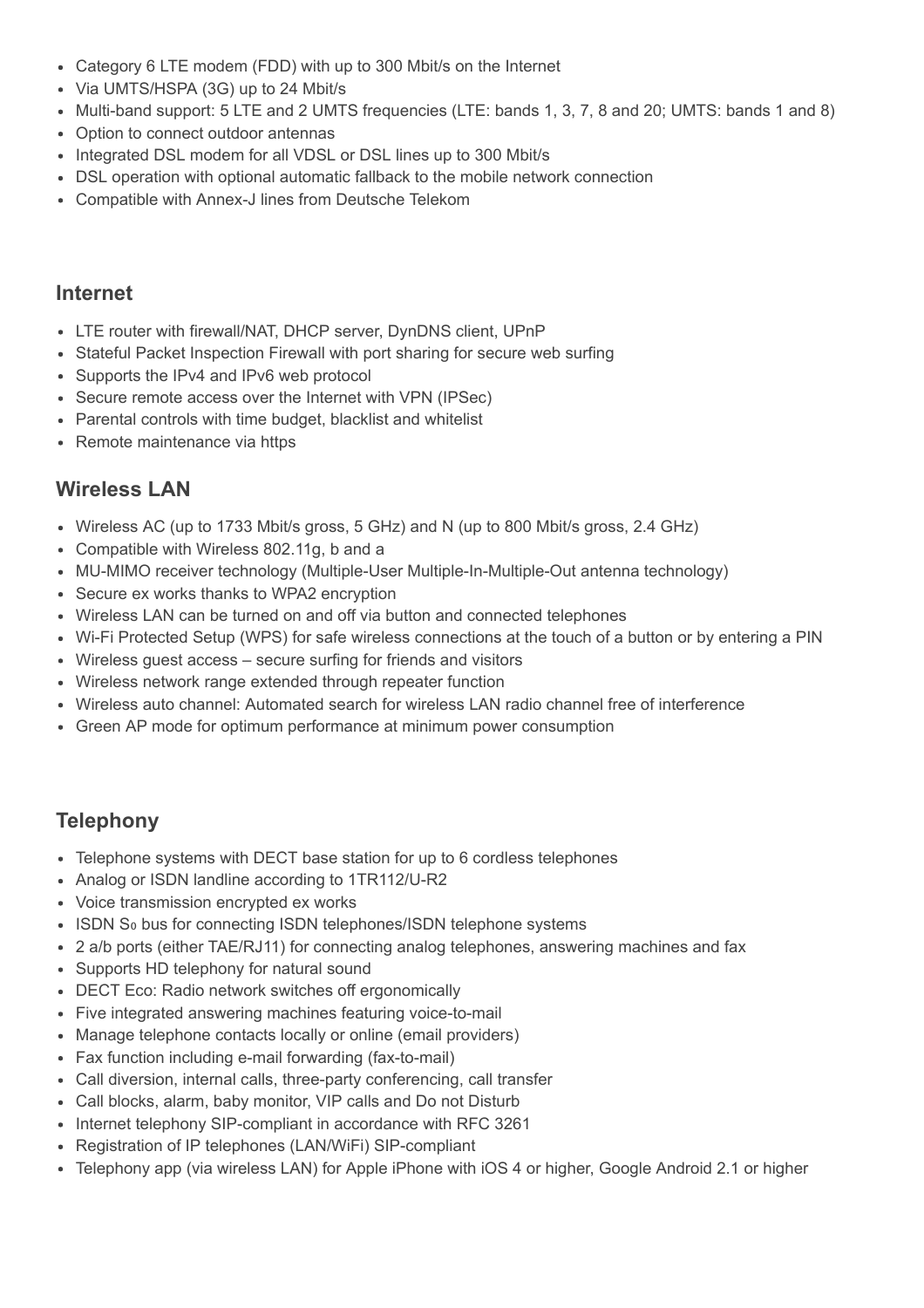#### Convenience for the home network

- Media server makes music, pictures and videos available to devices in the home network (DLNA, UPnP AV)
- MyFRITZ! access your own FRITZ!Box safely, no matter where you are
- FRITZ!NAS: memory shared by all data in the home network
- Platform for networked applications like IP TV, video on demand and media streaming, thanks to the powerful dual-core processor
- Parental controls, push service, cloud contacts, online storage
- Wireless guest access secure surfing for friends and customers
- Wake on LAN over the Internet
- Supports devices compliant with DLNA
- Smart Home features for measuring and switching integrated in the user interface
- LEDs can be dimmed manually or depending on the brightness in the room

#### FRITZ!OS

- "fritz.box": clearly laid out user interface, for intuitive operation via web browser
- User interface optimized for smartphones and tablets (responsive design) and available in six languages (DE, EN, ES, FR, IT and PL)
- Alignment aid for antennas to find the ideal location for the FRITZ!Box
- Free updates for new functions and security, auto-update upon request
- Advanced view for special configuration options, help function with full-text search
- FRITZ!Apps for file access from on the go (Android and iOS), easy connections to the WiFi network (Android), using smartphones as webcams (Android) and more
- Smart Home features integrated in the user interface
- Smart Home devices can be switched manually and automatically both in the home network and from the Internet

#### Interface details

- Integration into the LTE broadband network with LTE-SIM card (mini SIM)
- Internet access via UMTS/HSPA+ (3G)
- 4 x gigabit Ethernet (10/100/1000 Base T, RJ45 port) for PC, game console, network
- 1 x gigabit WAN for connections on cable/DSL/fiber optic modems or to the network
- Wireless access point IEEE 802.11ac, n, g, b, a for PC, notebook, tablet, smartphone
- 1 x USB 3.0 port for printers and storage media
- DECT base station for up to 6 cordless telephones
- Internal  $S_0$  bus to use ISDN phones or telephone systems on an IP-based connection
- 2 a/b ports (either TAE/RJ11) for connecting analog telephones, answering machines and fax

#### Package contents

- FRITZ!Box 6890 LTE
- 2 external, screw-on mobile radio antennas (SMA)
- Power adapter
- 4-meter long DSL connecting cable
- 4.25-meter long DSL/Tel connecting cable
- TAE/RJ45 adapter
- RJ11/TAE adapter
- 1.5 meter LAN cable
- Quick guide